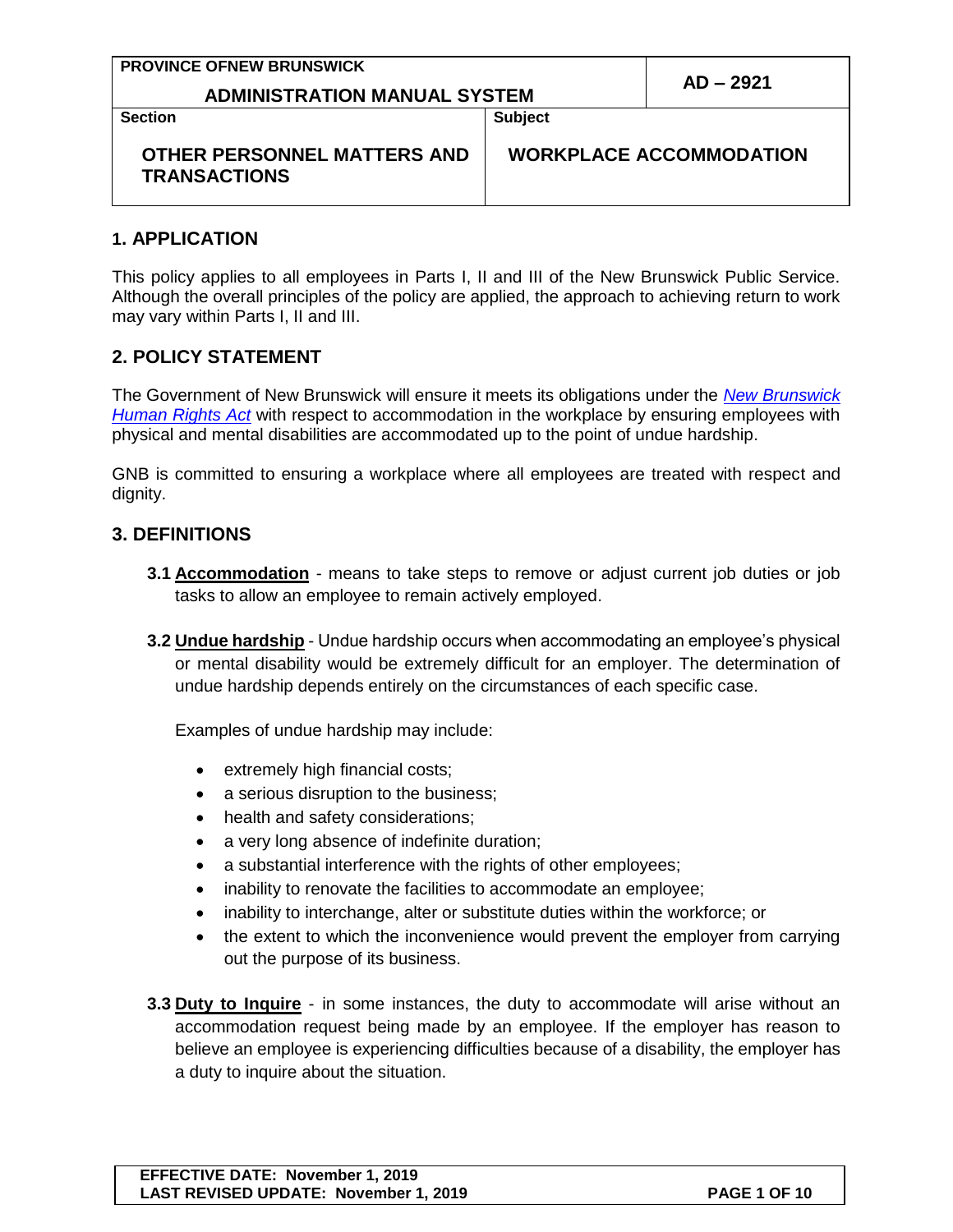| <b>PROVINCE OFNEW BRUNSWICK</b>     |                |                                |
|-------------------------------------|----------------|--------------------------------|
| <b>ADMINISTRATION MANUAL SYSTEM</b> |                | AD – 2921                      |
| <b>Section</b>                      | <b>Subject</b> |                                |
| OTHER PERSONNEL MATTERS AND         |                | <b>WORKPLACE ACCOMMODATION</b> |

**3.4 Bona Fide Qualification (BFQ)** - is an essential job requirement and is considered necessary for business operations.

#### **4. GUIDING PRINCIPLES**

**TRANSACTIONS**

- **4.1** Government of New Brunswick (GNB) will provide a workplace that ensures equal opportunity free from discrimination based on age; marital status; family status; creed or religion; physical disability; mental disability; race; color; ancestry; place of origin; national origin; social condition; political belief or activity; sexual orientation; gender identity or expression; and sex (including pregnancy). This policy relates specifically to the accommodation of physical and mental disabilities.
- **4.2** GNB will provide reasonable workplace accommodation, to the point of undue hardship. The purpose of the accommodation is to ensure that individuals with physical and mental disabilities, who are otherwise able to work, are not excluded from doing so when working conditions can be adjusted without causing undue hardship.
- **4.3** All parties (employer, employee, supervisor, manager, union representative) work together to facilitate accommodation by identifying and removing barriers to employment of persons requiring accommodation unless doing so would result in undue hardship.
- **4.4** The employee is included and involved in the accommodation process.
- **4.5** Decisions are based on the current work environment and not on the employee's ideal/preferred job placement.
- **4.6** Every case is reviewed fairly and equitably and on an individual basis.
- **4.7** Accommodation can include, but is not limited to: technical aids, job redesign, workplace modification, work scheduling, or alternate job placement.
- **4.8** Employment systems, processes and facilities are designed to be accessible by integrating accommodation as a workplace standard.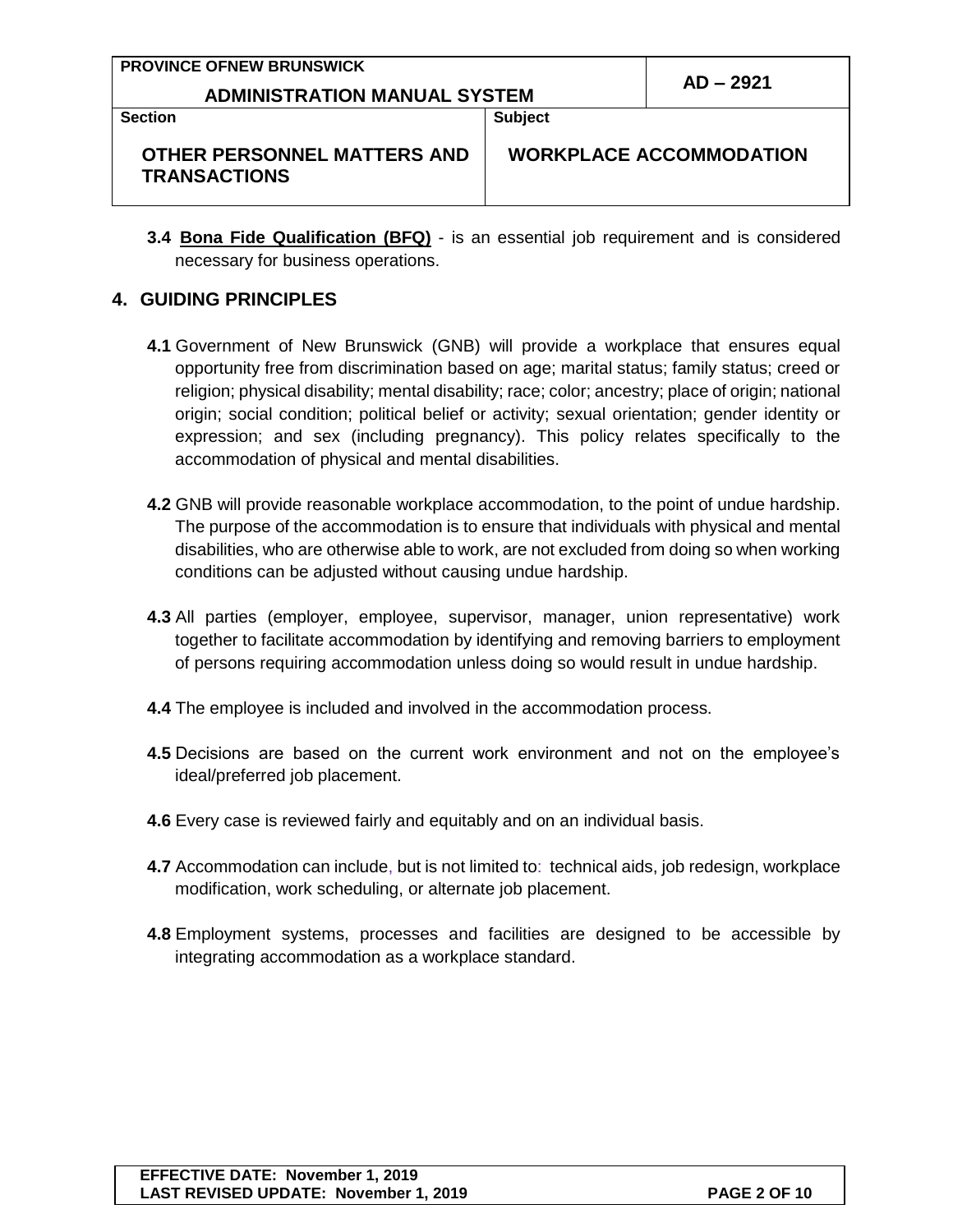| <b>PROVINCE OFNEW BRUNSWICK</b> |                                     |                |             |
|---------------------------------|-------------------------------------|----------------|-------------|
|                                 | <b>ADMINISTRATION MANUAL SYSTEM</b> |                | $AD - 2921$ |
| <b>Section</b>                  |                                     | <b>Subject</b> |             |

**Section**

**Subject**

**WORKPLACE ACCOMMODATION**

## **OTHER PERSONNEL MATTERS AND TRANSACTIONS**

## **5. ROLES AND RESPONSIBILITIES**

Accommodation is a shared responsibility between employees, supervisors, managers, unions, and GNB as the employer for Parts I, II and III.

### **5.1 Employer Responsibilities**

As the employer, GNB has responsibility to:

- treat employees with respect and dignity;
- communicate information to employees regarding the accommodation process;
- provide accommodation to the point of undue hardship;
- ensure that this policy is effectively implemented and monitored;
- establish records management practices for the collection, use, disclosure, retention, destruction and protection of employee information;
- initiate a discussion about the accommodation process when they are aware that an employee may have a need for accommodation, as per duty to inquire responsibility;
- work, collaboratively with unions, to respond to requests for accommodation in a timely, confidential and sensitive manner;
- work, in conjunction with unions, to support employee accommodation to the point of undue hardship;
- work, collaboratively with unions, to eliminate barriers that prevent inclusion or access to the workplace; and,
- conduct regular communication with unions to review rules, policies, and practices to ensure that they are not discriminatory.

### **5.2 Supervisor and Manager and/or Designated Coordinator, Health Authority or School District Responsibilities**

Supervisors and Managers have a responsibility to:

- inform employees requiring accommodation of the process;
- address requests for accommodation in a timely, confidential and sensitive manner;
- initiate a discussion about the accommodation process when they are aware that an employee may have a need for accommodation, as per duty to inquire responsibility;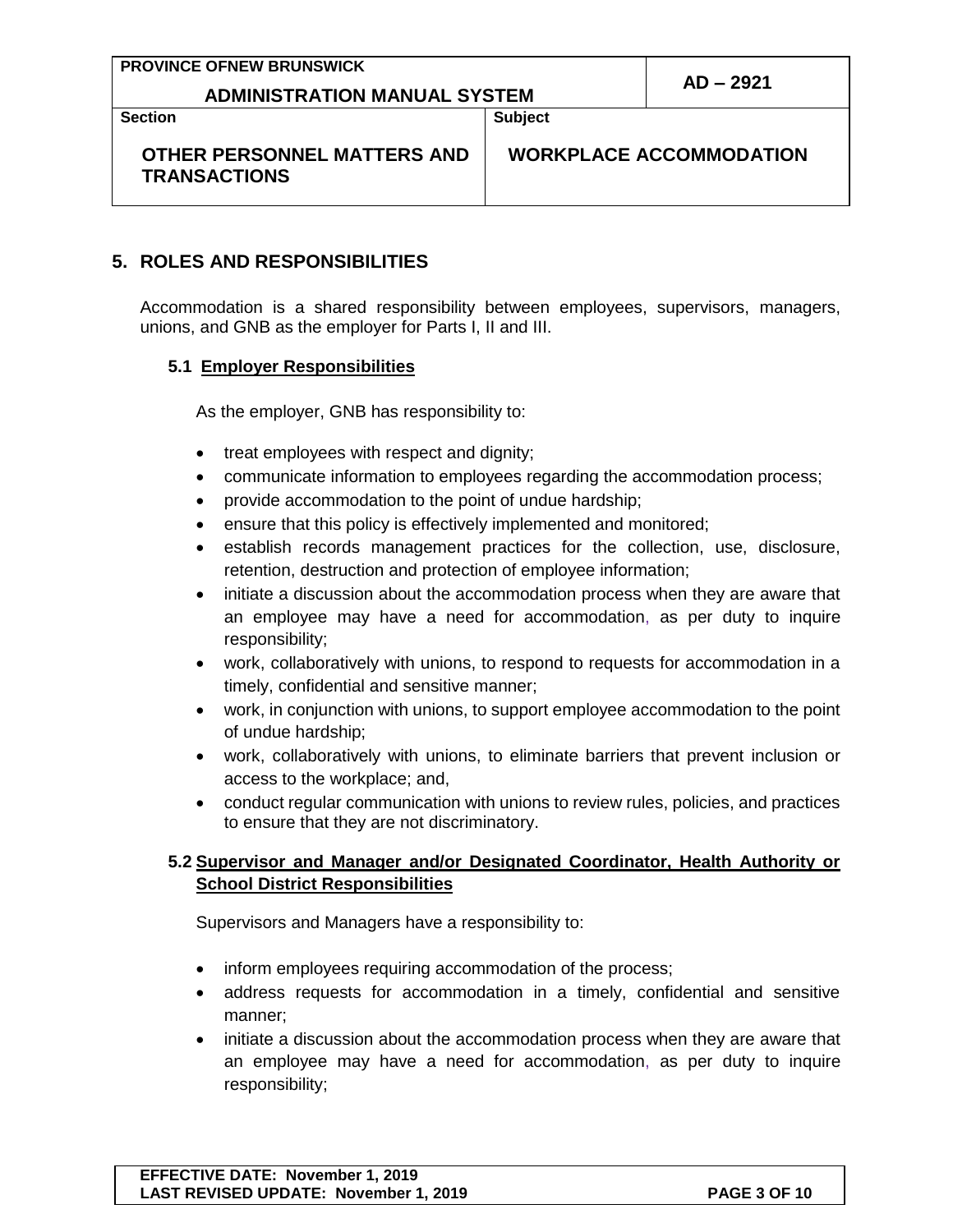#### **PROVINCE OFNEW BRUNSWICK**

# **ADMINISTRATION MANUAL SYSTEM AD – <sup>2921</sup>**

**Section**

**Subject**

### **OTHER PERSONNEL MATTERS AND TRANSACTIONS**

**WORKPLACE ACCOMMODATION**

- identify and eliminate barriers that prevent employees from accessing or being included in the workplace;
- involve employees requiring accommodation in the search for accommodation;
- conduct regular and consistent monitoring of the accommodation arrangement;
- document the accommodation request, including the employee's name, position and date of the request, include any details provided by the employee and any accommodation options suggested by the employee;
- inform employees of the reason if their accommodation request is denied;
- consider accommodation options, as appropriate, based on bona fide qualification (BFQ) to the point of undue hardship; and,
- comply with records management practices for the collection, use, disclosure, retention, destruction and protection of an employee's personal information as established by the employer.

### **5.3 Human Resources Staff and/or Designated Coordinator, Health Authority or School District Responsibilities**

Human Resources staff have a responsibility to:

- inform individuals requiring accommodation of the process;
- respond to requests for accommodation in a timely, confidential and sensitive manner;
- respect the privacy of the person requesting accommodation as per the *[Right to](http://laws.gnb.ca/en/ShowPdf/cs/R-10.6.pdf)  [Information and Protection of Privacy Act](http://laws.gnb.ca/en/ShowPdf/cs/R-10.6.pdf)*;
- take a lead role in the accommodation process and collaborate with key stakeholders including unions, third party providers, etc.;
- participate in determining modified or alternate tasks identified through the accommodation process;
- recommend and test alternative approaches, and collaborate with all parties when solutions are proposed, including unions, managers and employees;
- support accommodation measures to the point of undue hardship;
- monitor the accommodation process; and
- comply with records management practices for the collection, use, disclosure, retention, destruction and protection of employee information established by the employer.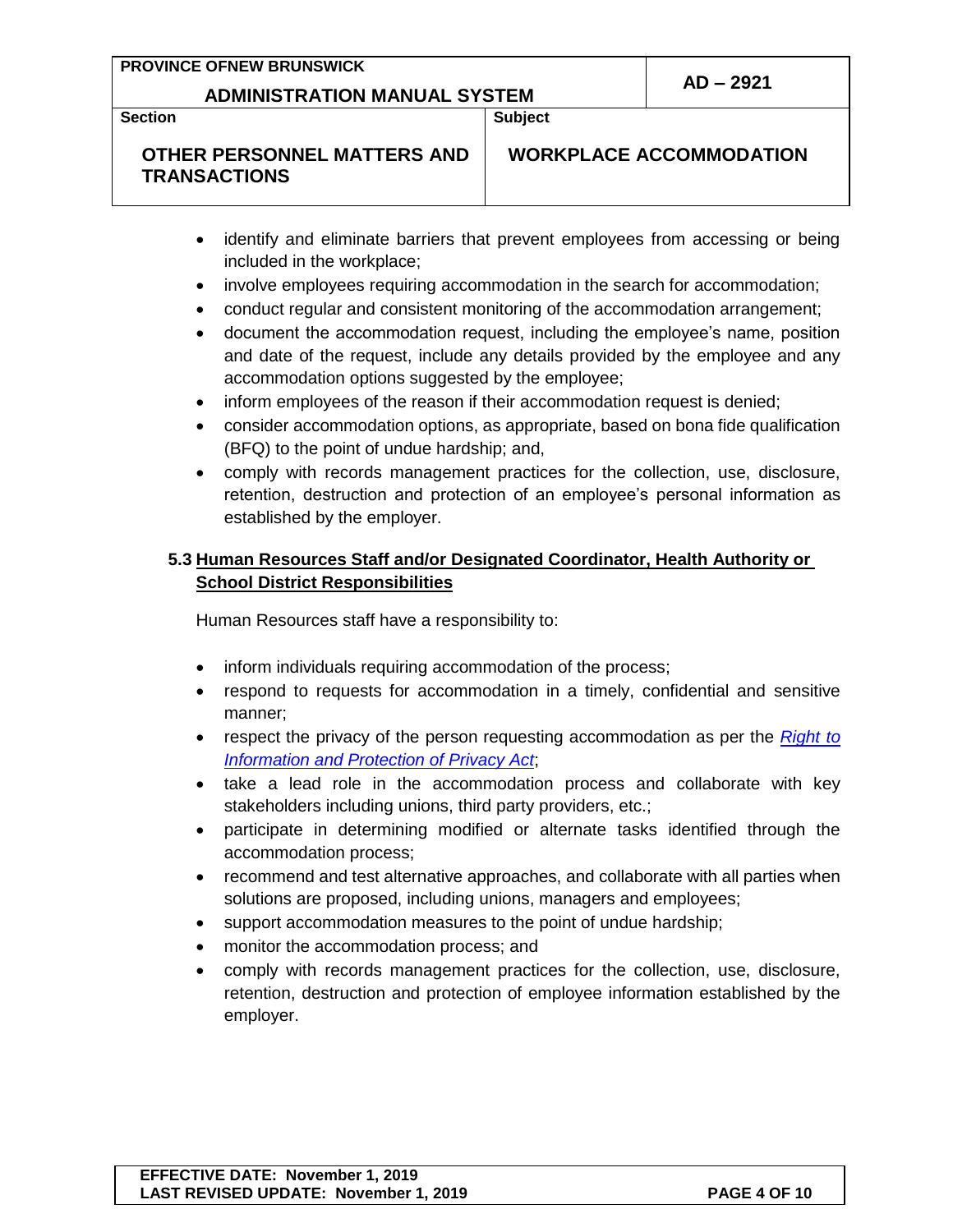#### **PROVINCE OFNEW BRUNSWICK**

# **ADMINISTRATION MANUAL SYSTEM AD – <sup>2921</sup>**

**Section**

**Subject**

## **OTHER PERSONNEL MATTERS AND TRANSACTIONS**

**WORKPLACE ACCOMMODATION**

#### **5.4 Unions**

Unions have a responsibility to:

- take an active role as partners in the accommodation process;
- regularly review rules, policies, practices and articles of collective agreements to ensure that they are not discriminatory;
- ensure that employees are advised of their right to be accommodated;
- respond to requests for accommodation in a timely, confidential and sensitive manner;
- participate in determining modified or alternate tasks identified through the accommodation process;
- provide individual accommodation to the point of undue hardship; and
- initiate a discussion about the accommodation process when they are aware that an employee may have a need for accommodation as per duty to inquire responsibility.

#### **5.5 Employee Responsibilities**

Employees are responsible to:

- communicate, at the earliest possible opportunity and in sufficient detail, their need for accommodation;
- provide documentation in support of the request for accommodation including information about any restrictions or limitations;
- actively participate in the accommodation process;
- assist in identifying potential accommodation options;
- accept an offer of accommodation that meets their needs. All accommodation options will consider reasonable distance and location options as an inherent part of alternate work placement process;
- communicate changes to their accommodation needs to the appropriate parties; and
- provide regular accommodation updates to the employer, when required.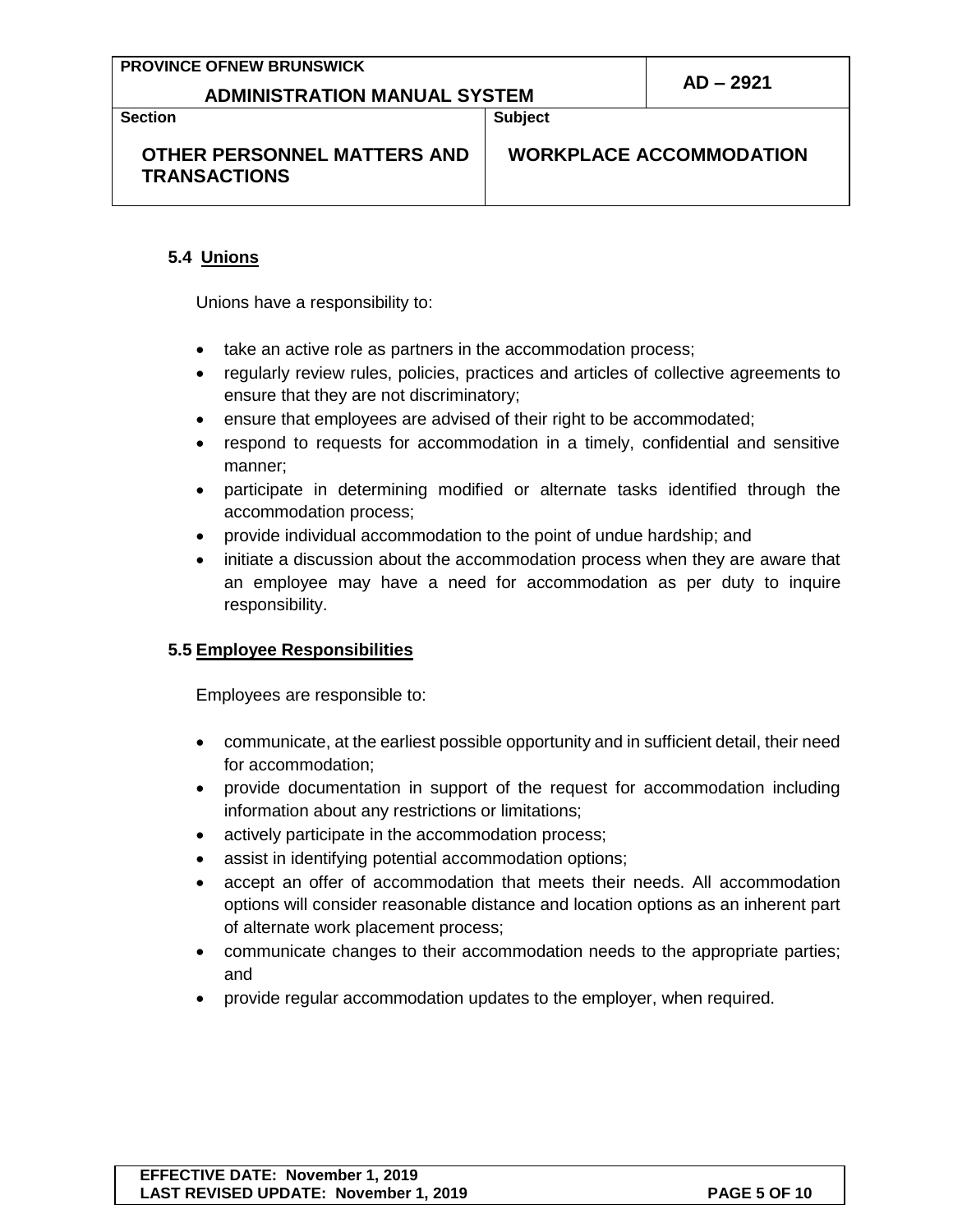|  |  |  | <b>PROVINCE OFNEW BRUNSWICK</b> |  |
|--|--|--|---------------------------------|--|
|--|--|--|---------------------------------|--|

# **ADMINISTRATION MANUAL SYSTEM AD – <sup>2921</sup>**

**Section**

**Subject**

#### **OTHER PERSONNEL MATTERS AND TRANSACTIONS**

**WORKPLACE ACCOMMODATION**

An employee will be requested to provide the following information to Human Resources staff when requesting an accommodation:

- a completed [Fitness for Work Form;](http://intranet.gnb.ca/intellinet/adminman/adminman/2921A-e.pdf)
- additional information about the extent of restrictions and the nature of accommodation needed;
- voluntarily provide written consent to release medical information relevant to the accommodation as required - the information requested pertains to the physical and mental limitations only;
- changes in circumstances which would impact the availability of accommodation; and
- updated accommodation information when changes in circumstances occur.

#### **6. ACCOMMODATION**

GNB is committed to ensuring employees are treated with respect and dignity during the accommodation process. The following factors will be considered when accommodating an employee in their current role:

- accommodation will be based on the employee's individual physical and mental limitations;
- confidentiality and privacy rights will be maintained at all times;
- identification of any proposed modifications will be evaluated;
- workplace redesign and reconfiguration of tasks will be reviewed;
- alternative schedules and hours will be considered;
- impact on other individuals in the workplace will be reviewed;
- assessment of any collective agreement restrictions will be determined;
- use of equipment and/ or assistive devices will be considered; and
- temporary rehabilitative assignments such as modified job duties, will be considered where possible.

When the above options have been thoroughly reviewed and the employer is not able to make adjustments to the employee's current job through a formal internal review then an alternate job placement will be considered.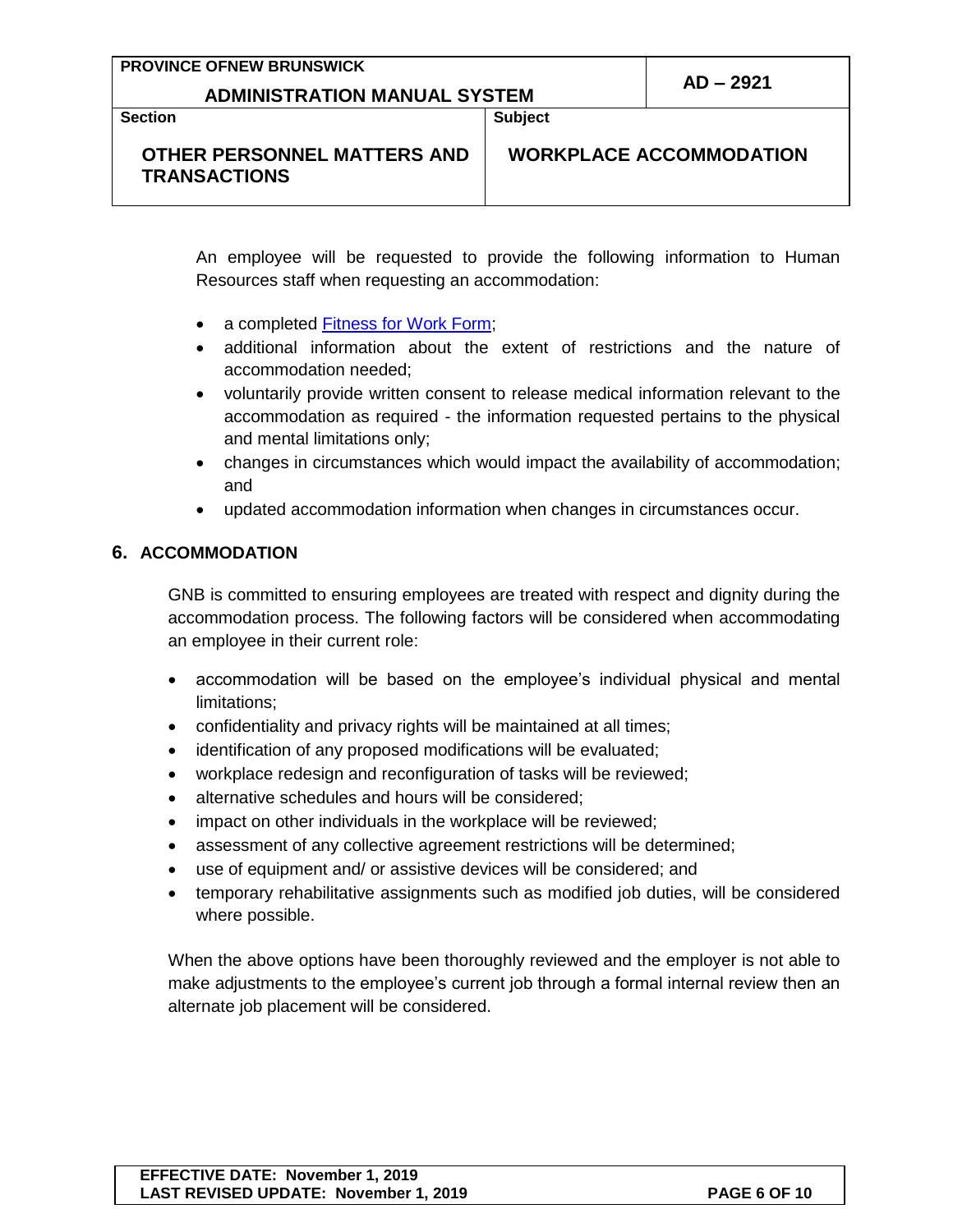| <b>PROVINCE OFNEW BRUNSWICK</b>     |           |
|-------------------------------------|-----------|
| <b>ADMINISTRATION MANUAL SYSTEM</b> | AD – 2921 |

**Section**

**Subject**

**WORKPLACE ACCOMMODATION**

## **OTHER PERSONNEL MATTERS AND TRANSACTIONS**

**7. ACCOMMODATION – ALTERNATE JOB PLACEMENTS**

Alternate job placement processes apply to non-bargaining and bargaining employees, and should be explored, in most cases, in the order shown in the chart below:

| <b>Non-Bargaining Employees</b>                                                                                                                      | <b>Bargaining Employees</b>                                                                                                                                                             |  |
|------------------------------------------------------------------------------------------------------------------------------------------------------|-----------------------------------------------------------------------------------------------------------------------------------------------------------------------------------------|--|
| Return to work full duties in current job<br>within the department, organization, health<br>authority or school district.                            | Return to work full duties in current job<br>within the bargaining unit; and within the<br>department, organization, health authority or<br>school district.                            |  |
| Return to work modified duties in current<br>job within the department, organization,<br>health authority or school district.                        | Return to work modified duties in current job<br>within the bargaining unit; and within the<br>department, organization, health authority or<br>school district.                        |  |
| Return to work to different job within the<br>department, organization, health authority<br>or school district.                                      | Return to work to different job within the<br>bargaining unit; and within the department,<br>organization, health authority or school<br>district.                                      |  |
| Return to work to different job with modified<br>or temporary duties within the department,<br>organization, health authority or school<br>district. | Return to work to different job with modified<br>or temporary duties within the bargaining<br>unit; and within the department,<br>organization, health authority or school<br>district. |  |
| Return to work to a different job outside the<br>current department, organization, health<br>authority or school district.                           | Return to work to a different job outside the<br>bargaining unit; and outside the current<br>department, organization, health authority or<br>school district.                          |  |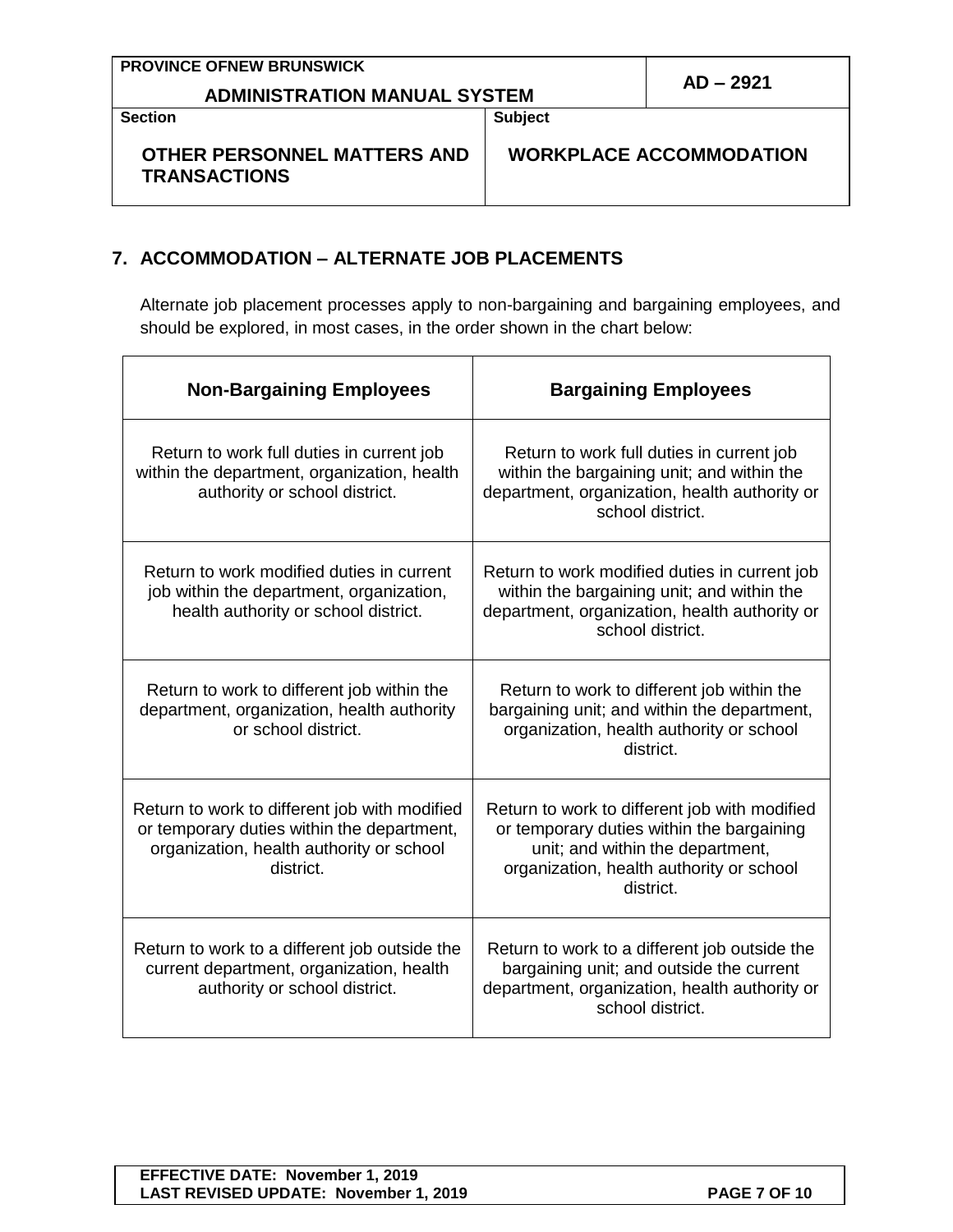#### **PROVINCE OFNEW BRUNSWICK**

# **ADMINISTRATION MANUAL SYSTEM AD – <sup>2921</sup>**

**Section**

**Subject**

#### **OTHER PERSONNEL MATTERS AND TRANSACTIONS**

**WORKPLACE ACCOMMODATION**

#### **8. UNDUE HARDSHIP**

In the context of this policy, undue hardship must be determined by the employer in the circumstances of each case, but the following must be considered:

- When there is a risk to the safety of others or a substantial risk of personal safety to the employee seeking accommodation.
- When financial costs are such that a program or service would cease to exist due to the financial burden of the accommodation.
- After consultation with the union, when accommodation alternatives would be unduly disruptive to provisions of a collective agreement or cause a substantial detrimental effect on other employees.
- Where it is not possible to accommodate the employee in their current job, every reasonable effort to the point of undue hardship will be made to place the employee in a suitable vacant position, for which the employee is qualified, within the department, school district, or health authority.
- When it is not possible to accommodate the employee within their own department and all options have been clearly exhausted, every reasonable effort will be made to place the employee in a suitable vacant position, for which the employee is qualified within GNB Parts I, II, and III.

#### **9. PROCESS FOR FILING REQUESTS**

- **9.1** An employee must inform their immediate supervisor, school district, health authority, Human Resources representative or designated coordinator of a request for accommodation and provide adequate medical information to Human Resources using the [Fitness for Work Form.](http://intranet.gnb.ca/intellinet/adminman/adminman/2921A-e.pdf) Medical evidence about the nature and restrictions/limitations is required to facilitate an accommodation request made by an employee.
- **9.2** The following process will assist employees in filing a request:
	- Employee communicates with immediate supervisor to advise that an accommodation may be required.
	- Supervisor notifies Human Resources staff of potential request.
	- Human Resources staff reviews accommodation process with employee.
	- Human Resources staff provides a [Fitness for Work Form](http://intranet.gnb.ca/intellinet/adminman/adminman/2921A-e.pdf) along with additional information regarding job duties to employee. i.e. a functional job description may accompany the form.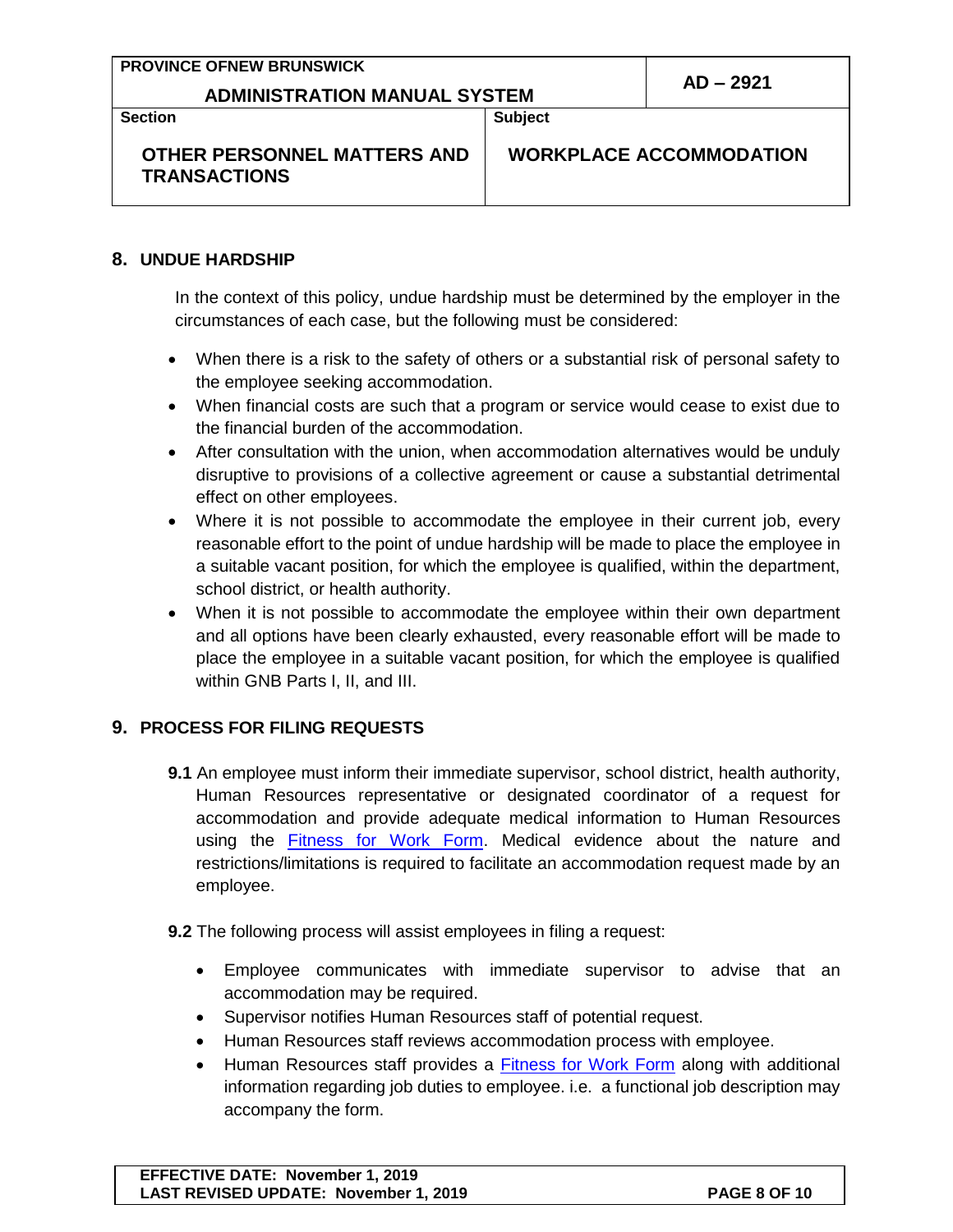| <b>PROVINCE OFNEW BRUNSWICK</b>     |             |
|-------------------------------------|-------------|
| <b>ADMINISTRATION MANUAL SYSTEM</b> | $AD - 2921$ |

**Section**

**Subject**

**WORKPLACE ACCOMMODATION**

- **OTHER PERSONNEL MATTERS AND TRANSACTIONS**
	- Employee and their attending physician/ treatment provider complete the required information.
	- The completed [Fitness for Work Form](http://intranet.gnb.ca/intellinet/adminman/adminman/2921A-e.pdf) is returned to Human Resources staff for review and consideration.
	- The employer may initiate a follow-up if medical evidence is inadequate.
	- Accommodation options are identified through the employer's established accommodation processes in conjunction with the employee, manager and/or supervisor and union representative.

### **10. PRIVACY AND CONFIDENTIALITY**

Personal information and personal health information, required pursuant to the policy, will be collected, used, disclosed (shared), retained, destroyed and protected by parties in accordance with the *[Right to Information and Protection of Privacy Act \(RTIPPA\)](http://laws.gnb.ca/en/ShowPdf/cs/R-10.6.pdf)*, the *[Personal Health](http://laws.gnb.ca/en/ShowPdf/cs/P-7.05.pdf)  [Information Privacy and Access Act \(PHIPAA\)](http://laws.gnb.ca/en/ShowPdf/cs/P-7.05.pdf)* and any other applicable legislation.

### **11.AUTHORITY**

*[Financial Administration Act](http://laws.gnb.ca/en/ShowPdf/cs/2011-c.160.pdf) [Human Rights Act](http://laws.gnb.ca/en/ShowPdf/cs/2011-c.171.pdf) [Right to Information and Protection of Privacy Act \(RTIPPA\)](http://laws.gnb.ca/en/ShowPdf/cs/R-10.6.pdf) Workers' [Compensation Act](http://laws.gnb.ca/en/ShowPdf/cs/W-13.pdf) [Personal Health Information Privacy and Access Act \(PHIPAA\)](http://laws.gnb.ca/en/ShowPdf/cs/P-7.05.pdf)* Treasury Board JM2019-06-04-01-01